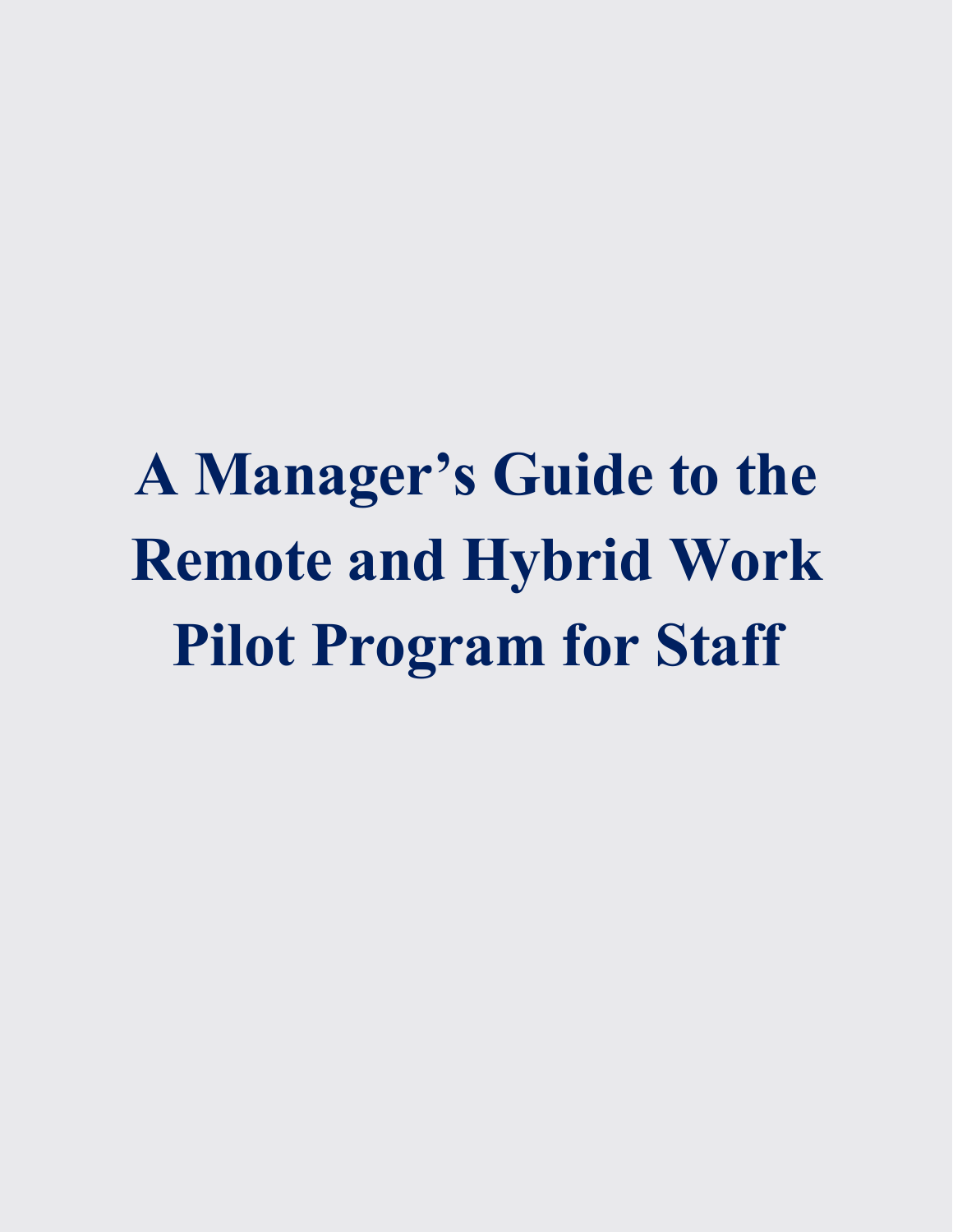#### **Introduction**

As we begin the Remote and Hybrid Work Pilot, we want to move forward with the lessons learned over the last year and continue to support the flexibility of our staff in terms of remote and hybrid work opportunities while maintaining the highest level of service to our campus constituencies.

At RISD, some roles and operations will require staff to be on-site, but others can continue to work productively with remote and hybrid schedules.

As there are multiple factors to consider when exploring the possibility of remote and hybrid work, the attached guide is designed to assist managers in determining the feasibility of a remote or hybrid work arrangement and how to assess the suitability of specific roles for remote work.

This guide includes more information related to:

Section 1: Operational Effectiveness Section 2: Role Suitability Section 3: Staff Suitability Section 4: Team Effectiveness Section 5: Looking Ahead

For additional information about the program and/or guidance related to remote and hybrid work arrangements, please visit the Remote and Hybrid Work Pilot site at:

**[https://covid.risd.edu/working-at-risd/work-pilot/.](https://covid.risd.edu/working-at-risd/work-pilot/)**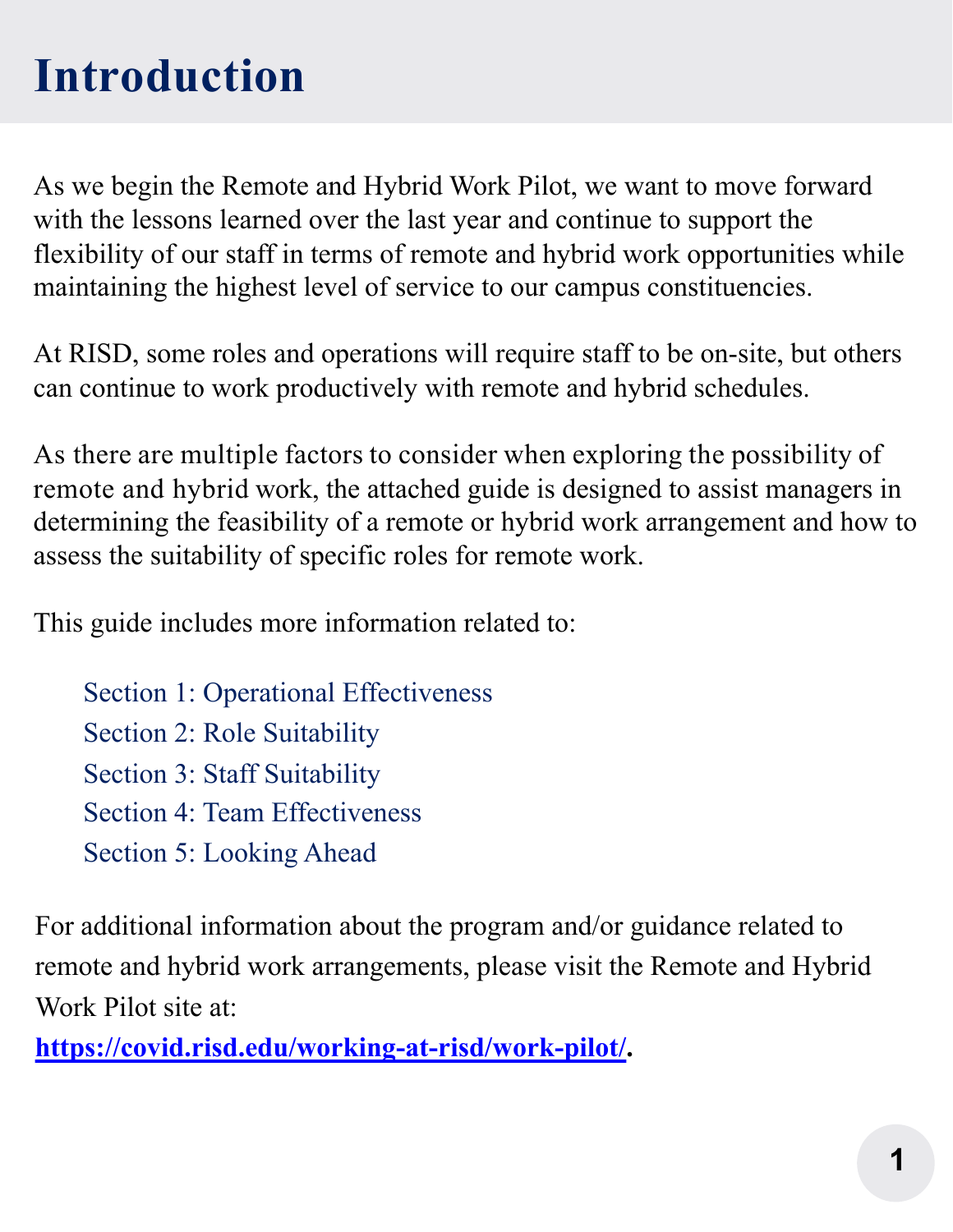### **Section 1: Operational Effectiveness**

As we've learned over the past year, remote work can provide a dynamic way to increase the overall productivity and engagement of our staff. By decreasing distractions and increasing flexibility, remote and hybrid work opportunities offer staff an enhanced overall work experience. However, not all roles are suited for remote work, and in those cases, work occurring in a remote or hybrid fashion does not effectively enhance the overall work of the department and/or the division.

When considering remote and hybrid work arrangements for your staff, review your division plans and consider the following:

- Would a remote or hybrid work arrangement enhance, maintain, or diminish operational efficiencies?
- Which core services and support must be delivered exclusively oncampus?
- How would the quality and consistency of service to students, campus partners, and other constituencies be impacted?
- What are the potential challenges or undue impacts on operational or department needs as a result of remote or hybrid work?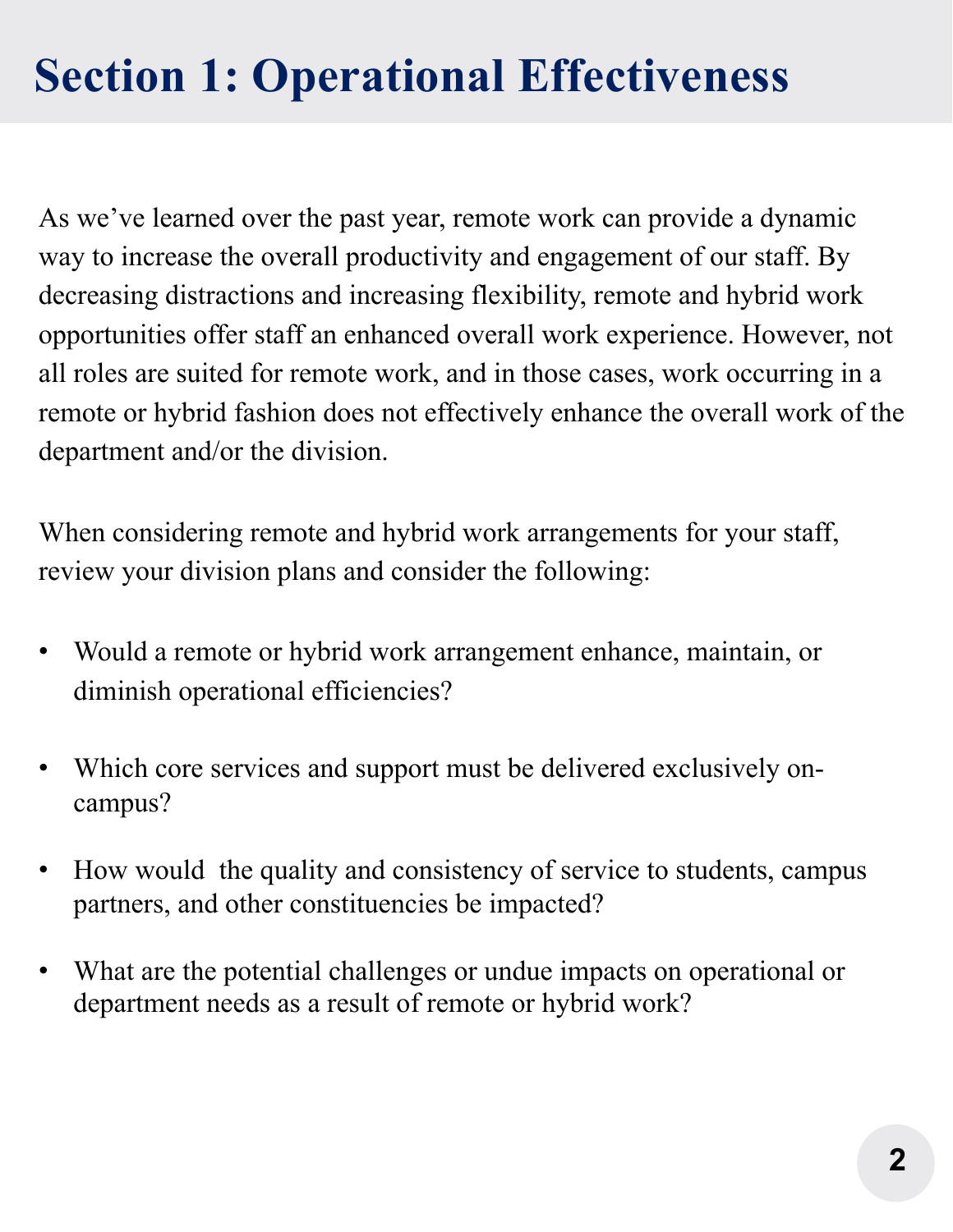# **Section 2: Role Suitability**

A role can be considered suitable for remote or hybrid work if some or most of its responsibilities can be performed away from the regular work location (RISD's campus). The work should involve clearly defined tasks and have well understood outcomes. Jobs that entail working independently are often suitable for remote and hybrid work—for example: analyst, accountant, or graphic designers. Jobs that require physical presence or significant interaction with stakeholders, coworkers, and/or students to perform effectively are normally not suitable for remote or hybrid work—for example: public safety staff, custodial, or skilled trades positions.

Each role should be considered individually, based on the responsibilities of the role, to determine if the work can be done effectively outside of the regular work environment. Some roles may be suited for a hybrid approach, with some work completed on campus and some completed remotely.

The focus in remote and hybrid work arrangements must be on measurable results—the change in work location should not impact productivity, customer service, operational efficiency, or team collaboration.

Factors relating to role suitability for remote and hybrid work arrangements may include:

- Job responsibilities that can be arranged so that there is no difference in the level of service provided
- Minimal in-person communication requirements that can otherwise be supported virtually
- Minimal requirements for on-site special equipment
- Tasks include those that could effectively be done away from the office

For additional information about assessing role suitability and more, [click here.](https://covid.risd.edu/wp-content/uploads/2021/08/Remote-and-Hybrid-Work-Pilot-Assessment-Tool-8.1.21.pdf)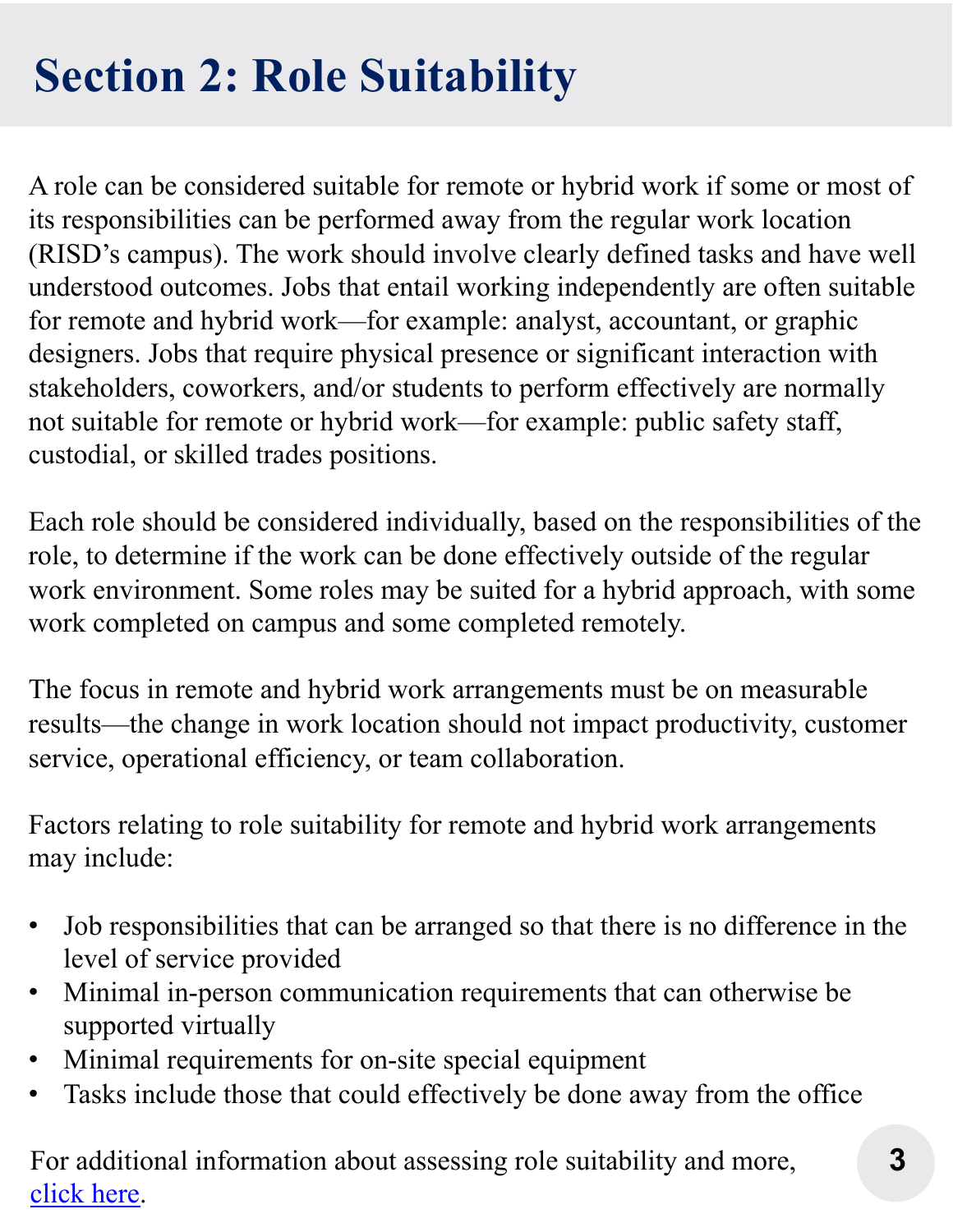# **Section 3: Staff Suitability**

Staff poised for success as remote or hybrid workers are able to develop regular routines, prioritize, and set and meet their own deadlines. Consider whether the staff member is self-motivated, self-disciplined, able to work and solve problems independently, and can effectively manage their own time. You should also consider if the staff member has successfully worked using video conferencing and virtual tools.

Suitability for remote or hybrid work arrangements should be considered on a case-by-case basis for current and future staff.

Factors to consider related to whether the staff member can work in a selfdirected manner in managing their work and time may include:

- Does the staff member demonstrate the necessary initiative, time management, and organizational skills to be successful in this type of arrangement?
- Does the staff member have or can they learn the necessary computer/technology skills in order to effectively complete their required job functions outside of the office?
- Does the staff member understand their role and expectations, and do they require minimal supervision to complete their tasks?
- Can the staff member's performance be measured and evaluated, even when working from home?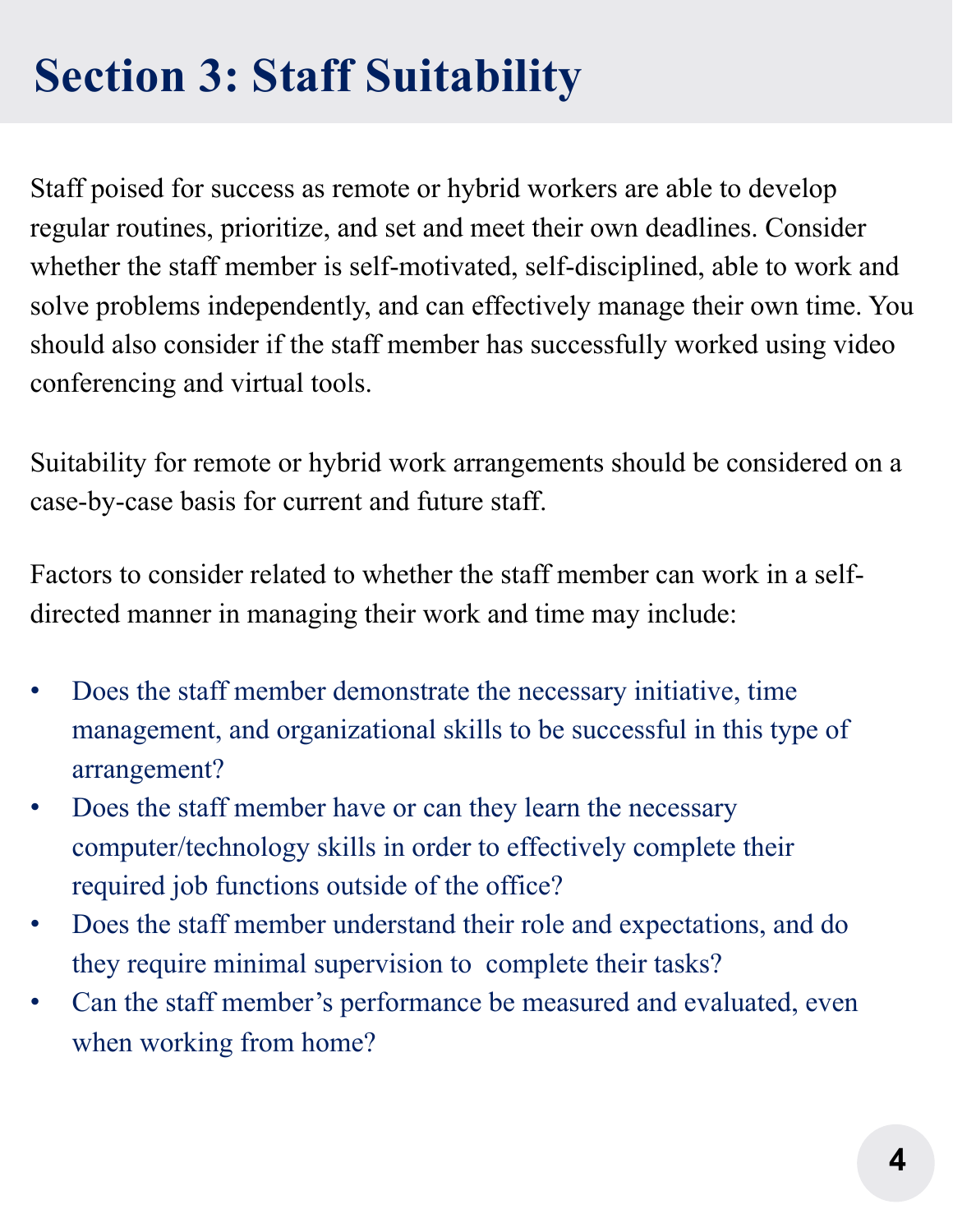### **Section 4:Team Effectiveness**

When considering remote and hybrid work arrangements for your team, you are encouraged to consider the needs of the employee(s) while also supporting the impact a remote or hybrid work arrangement will have on the overall effectiveness of the team.

This section will help you determine if the culture of your team is compatible with the establishment of one or more remote and hybrid work arrangements.

Factors relating to team compatibility for remote and hybrid work arrangements may include:

- Do team members frequently work on detailed and complex projects that require collaboration and partnership?
- Does an employee's work location impact team work processes and efficiency?
- Can the team sustain engagement in a virtual or hybrid work environment?
- Does the team possess resiliency to maintain trust and a strong team morale in the face of challenges?
- Would the team support and embrace a work environment with a combination of on campus and remote work arrangements?